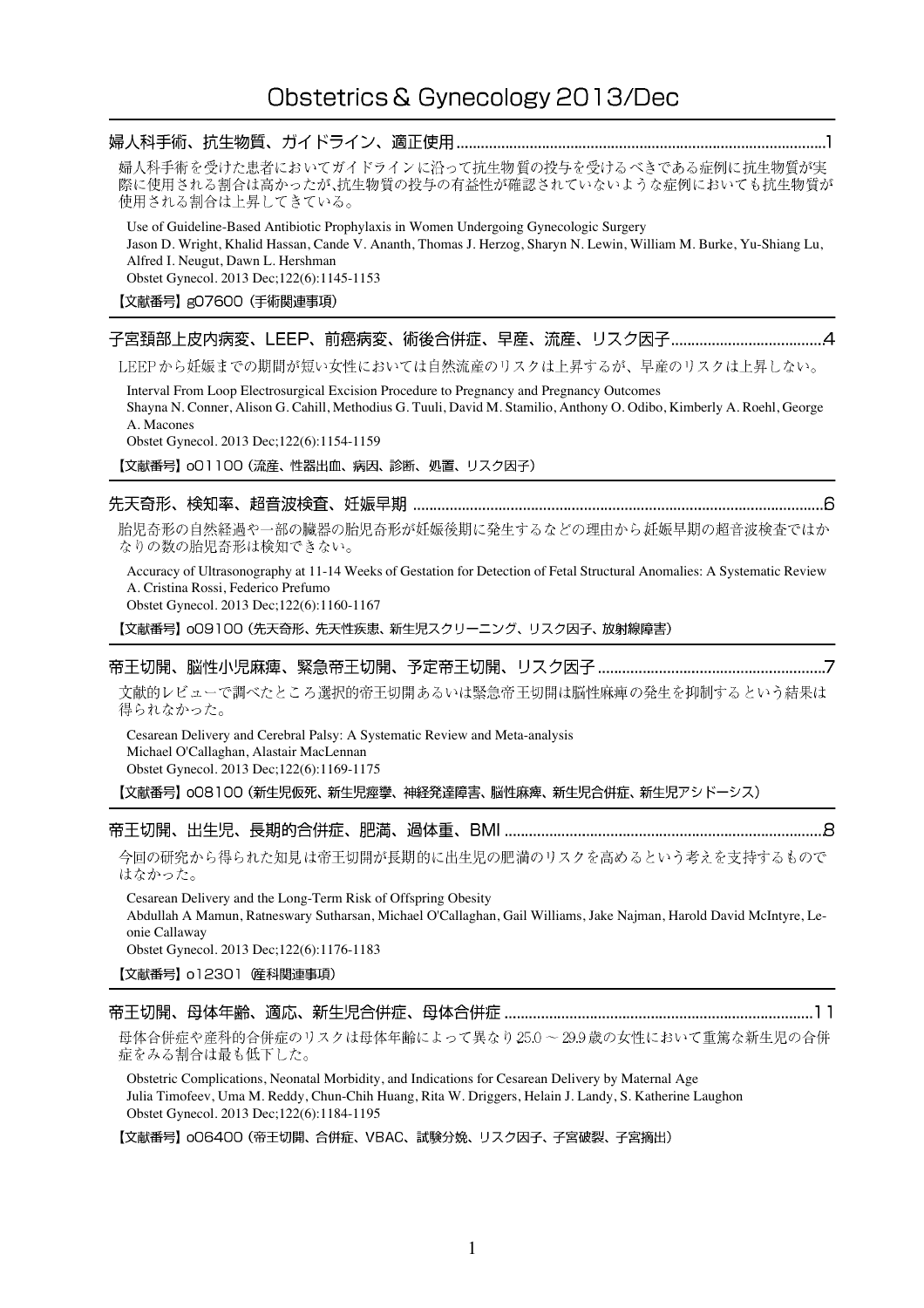## 帝王切開、静脈血栓塞栓症、予防処置、実施状況 ………………………………………………………………………………………17 今回の研究で得られた知見では帝王切開後の静脈血栓塞栓症の予防処置を試みるものの割合は僅かながら上昇し てきているが、2010年においても患者の半数未満に留まっており、実施頻度に地域間で有意な差違が認められた。 母体死亡や母体合併症を減ずるためには血栓塞栓症の予防処置を講ずることが必要と思われる高い質のケアを一 律に行うためにはリスクの評価ツールと血栓塞栓症の予防法のガイドラインが必要である。

Underuse of Postcesarean Thromboembolism Prophylaxis Alexander M. Friedman, Cande V. Ananth, Yu-Shiang Lu, Mary E. D'Alton, Jason D. Wright Obstet Gynecol. 2013 Dec;122(6):1197-1204

【文献番号】o06400 (帝王切開、合併症、VBAC、試験分娩、リスク因子、子宮破裂、子宮摘出)

低用量 levonorgestrel-IUSは3年間の使用期間において高い有用性と十分な耐容性が得られるという結果が得られ た。

Two Low-Dose Levonorgestrel Intrauterine Contraceptive Systems: A Randomized Controlled Trial Anita Nelson, Dan Apter, Brian Hauck, Thomas Schmelter, Sarah Rybowski, Kimberly Rosen, Kristina Gemzell-Danielsson Obstet Gynecol. 2013 Dec;122(6):1205-1213

【文献番号】 r12200 (避妊、経口避妊薬、妊娠中絶、IUD、IUS、人口問題、リスク因子、スクリーニング)

## 

長期作動性可逆的避妊使用者における6か月の時点の中断率は低く、思春期女性あるいは若年女性においても上昇 するという結果は得られなかった。IUDと implantは意図しない妊娠率を回避するためにすべての女性の第一選択 の避妊法となるものと思われる。

Characteristics Associated With Discontinuation of Long-Acting Reversible Contraception Within the First 6 Months of Use Danielle S. Grunloh, Teya Casner, Gina M. Secura, Jeffrey F. Peipert, Tessa Madden Obstet Gynecol. 2013 Dec;122(6):1214-1221

【文献番号】 r12200 (避妊、経口避妊薬、妊娠中絶、IUD、IUS、人口問題、リスク因子、スクリーニング)

## 

腟上皮内腫瘍と診断された女性の 89%は正常化し、いずれも浸潤癌には進行しなかった。正常化率、継続率およ われわれの知見から考え、細胞診とコルポスコピーによる年に1度の検診が適切な対応法と考えられる。腟上皮内 腫瘍と診断された患者の11%が再発あるいは疾患の持続が認められることから生涯にわたる検診が勧められる。

A Clinicopathologic Study of Vaginal Intraepithelial Neoplasia Kristen P. Zeligs, Kevin Byrd, Christopher M. Tarney, Robin S. Howard, Brandy D. Sims, Chad A. Hamilton, Michael P. Stany Obstet Gynecol. 2013 Dec;122(6):1223-1230

【文献番号】g01400 (外陰腫瘍、腟腫瘍、肛門部腫瘍)

初産婦において、分娩後の骨盤底筋の訓練を試みても分娩後6か月の時点における尿失禁の発現頻度を低下させる ことはないという結果が得られた。肛門挙筋の明らかな欠損の有無で分けて調べた結果においても、骨盤底の訓練 の有無で尿失禁の発現頻度に統計的有意差は得られなかった。

Postpartum Pelvic Floor Muscle Training and Urinary Incontinence: A Randomized Controlled Trial Gunvor Hilde, Jette Staer-Jensen, Franziska Siafarikas, Marie Ellstrom Engh, Kari Bo Obstet Gynecol. 2013 Dec;122(6):1231-1238

【文献番号】g05200 (尿失禁、合併症、膀胱症状、リスク因子、処置)

## 

骨盤臓器脱に対してパーマネントメッシュを用いた方が生物移植片を用いたものより移植片の露出をみる割合は 高く、反復した治療を要し、外科的切除を要する頻度も高かった。

Adverse Events Associated With Pelvic Organ Prolapse Surgeries That Use Implants

Keri S. Wong, John N. Nguyen, Terry White, Shawn A. Menefee, Andrew J. Walter, Cara J. Krulewitch, Colin T. Anderson-Smits, Sharon M. Jakus-Waldman

Obstet Gynecol. 2013 Dec;122(6):1239-1245

【文献番号】g05100 (性器脱、便失禁、尿失禁、骨盤臓器脱、合併症、リスク因子、処置)